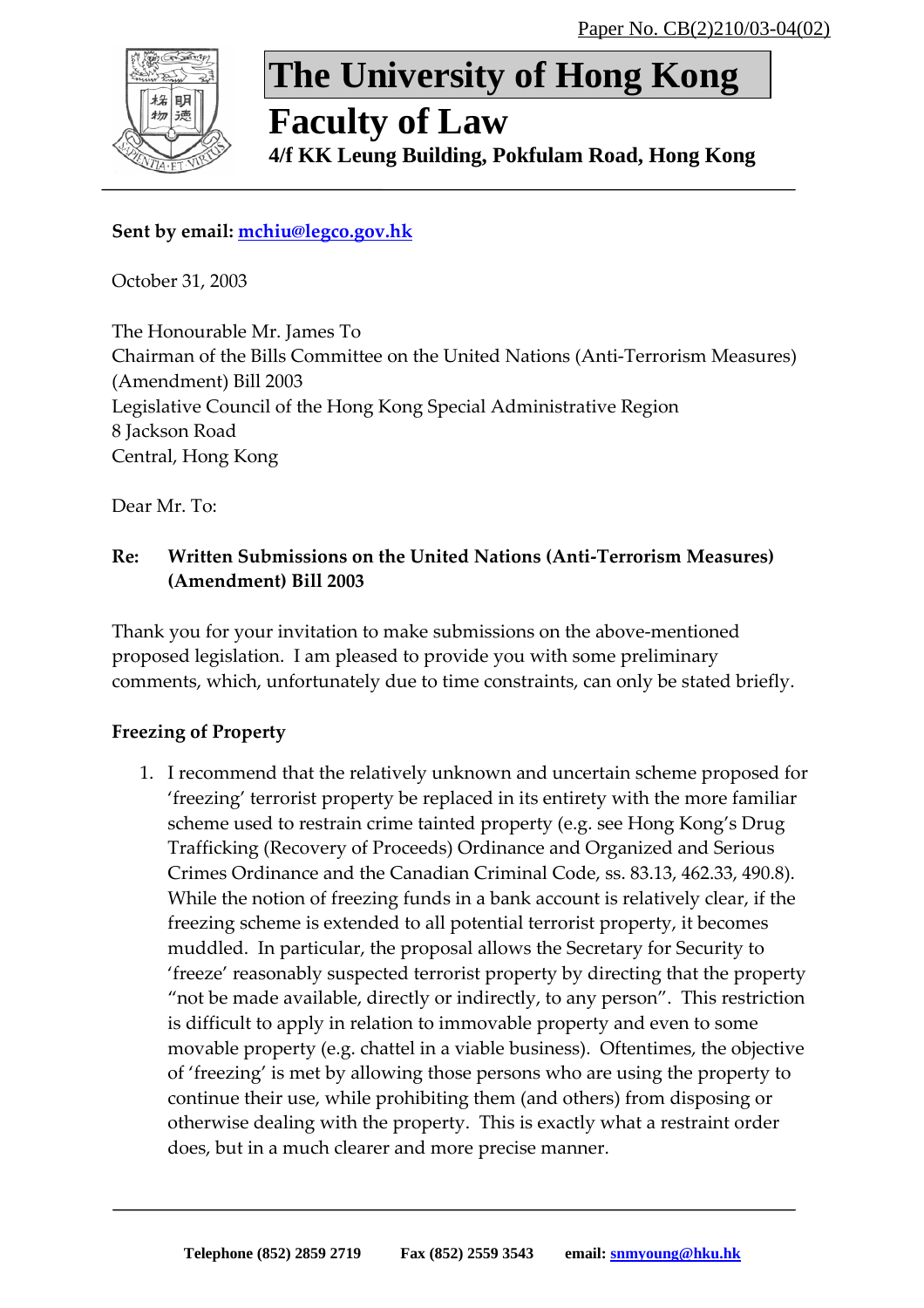2. It is hard to understand why a warrantless power to seize property is proposed for s. 6(10). Is there really a necessity for this power when a warrant based search power is already proposed for in Part 4B? There are inadequate safeguards to the exercise of this proposed power. It is not reserved for only exigent circumstances; neither is having reasonable grounds to suspect that the property will be removed from the HKSAR a pre‐requisite condition – the proposal simply says that the directed officer can exercise the power for the "purpose of preventing any property the subject of the notice being removed from the HKSAR".

#### **Section 10 Recruitment and Membership Offences**

- 3. The proposed s. 10 offences can be greatly simplified and improved. The following is new proposal is suggested as an alternative to the government's proposal:
- **10. Prohibition on recruitment, etc. to terrorist associations specified in notices under section 4(1) and (2) or orders under section 5(2)**
- (1) A person shall not
	- (a) recruit another person to become a member of;
	- (b) become a member of; or
	- (c) maintain his membership in,

a terrorist association, who the first mentioned person knows or has reasonable grounds to believe is specified in a notice under section 4(1) or (2), or specified in an order under section 5(2), published in the Gazette.

(2) It is a defence to a charge under paragraph  $10(1)(c)$ , if the person shows that he ceased his membership as soon as it was practicable after he knew or had reasonable grounds to believe that the terrorist association was specified in a notice under section 4(1) or (2), or specified in an order under section 5(2), published in the Gazette.

There are two consequential amendments:

- 1. All references in the Ordinance to "terrorist associate" are changed to "terrorist association".
- 2. The reference to s. 10(2) in s. 14(4) can be deleted as s. 10(2) no longer provides for an offence.

This new proposal has a number of distinct advantages:

- (i) It is easier to read and understand in its plain language.
- (ii) It uses the term 'terrorist association' which more accurately and clearly describes the intended meaning of 'terrorist associate' in s. 2.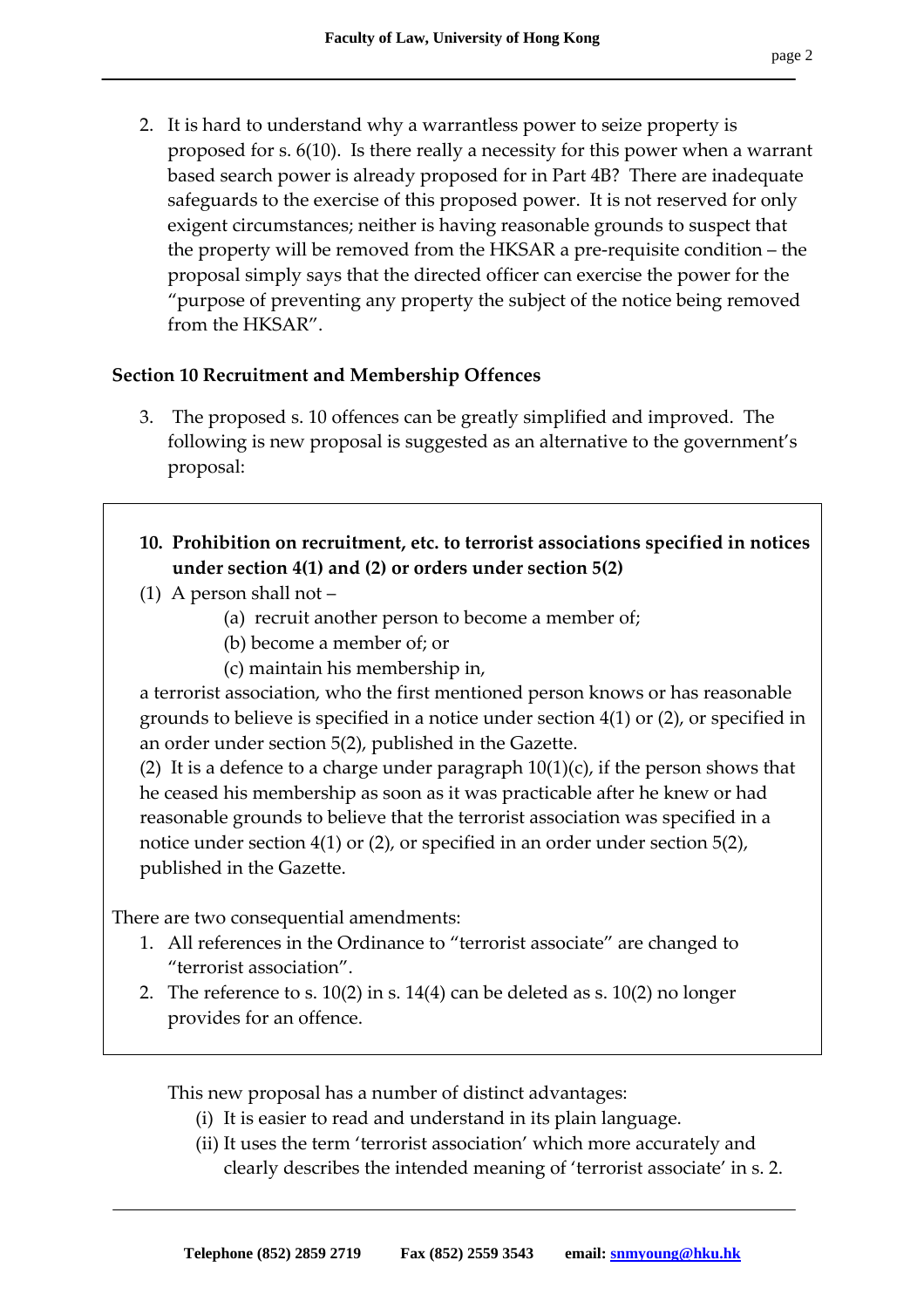- (iii) It adds the new offence of maintaining one's membership in a terrorist association, which fills a possible gap in the government's proposal. There is a potential lacuna in the government's proposal in respect of individuals who were already members of a specified terrorist association but did not realize this when they became a member. When they realize they are a member of a specified group, it cannot be said that their realization coincided with their 'becoming a member' – this would mean they could not be guilty under s.  $10(1)(b)$ . But fairness also requires that a reasonable opportunity be given to such persons to withdraw their membership after coming to their realization. This is the purpose of s. 10(2), which reflects the spirit of the government's proposed s. 10(2). The combined effect of s.  $10(1)(c)$ and (2) also addresses the other concerns of the proposed s. 10(2).
- (iv) The new proposal requires proof of an actual specified terrorist association as an *actus reus* element of the offence. This goes beyond the government's proposal, which arguably only requires that the person knows or have reasonably grounds to believe that he was becoming a member, etc., of a specified group. While I recognize that this is the structure of our existing money laundering offence, good reasons exist to think that this offence should be treated differently. This association‐based offence only presents an appreciable harm to the public if the criminal association in fact exists. It is the existence of such a group and its added membership which must be proscribed and deterred. However, there is relatively little risk of societal harm where a person thinks he is joining a criminal association which in fact is not. The situation is different for money laundering. The fact that there exist persons who are prepared to launder proceeds of crime presents an obvious danger to society in itself. It is irrelevant whether the property is in fact proceeds of crime.
- (v) Another problem with the government's proposal is the difficulty in determining when 'a body of persons' is known to be specified in a notice or order published in the Gazette. Is it enough that one member of that body of persons is specified? In that case, would there be an offence if I became a member of a university alumni association knowing that another member of that association had been specified. It seems that this would fall within the terms of the government's proposal, but clearly falls outside of the kind of conduct or harm that the proposal intends to eradicate. This ambiguity arises due to the failure of the government's proposal to recognize that under the Ordinance, only terrorists, terrorist associates and terrorist property are the subject of specifications. It follows that the s. 10 offence should be orientated towards specified 'terrorist associates' (which I proposed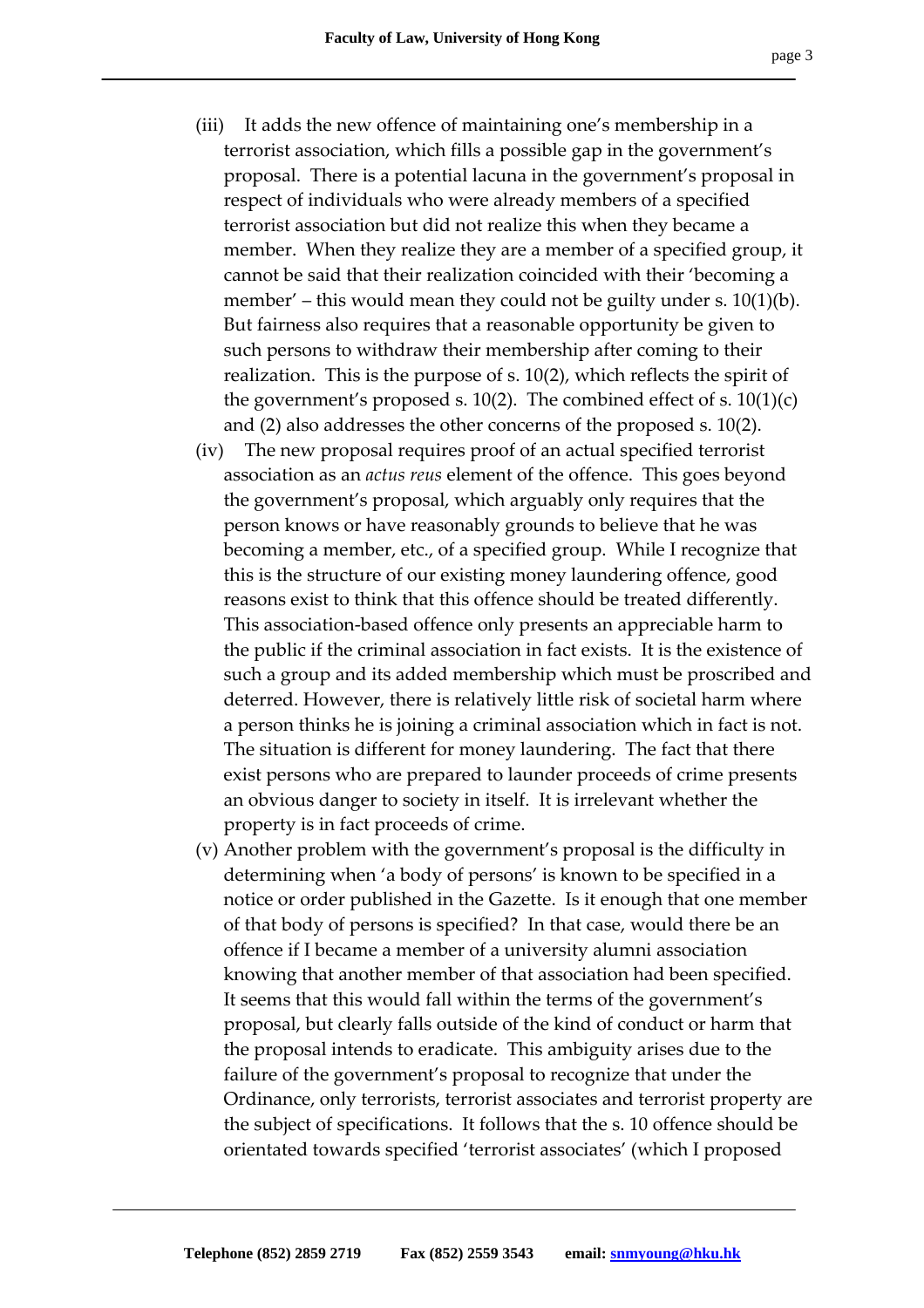should be changed in name to 'terrorist associations' for the sake of clarity).

#### **Bombings Conventions**

- 4. The proposed bombing offences in s. 11B have deviated from the treaty provisions in several respects:
	- a. The different modes of committing the offence in subsection 11B(1) should be preceded by the qualifier 'without lawful excuse, intentionally‐' to reflect the intention of Art. 2(1) of the Bombings Convention. However, this is not a serious departure since the common law presumption of *mens rea* is clearly not rebutted by virtue of the inherent mental elements in the prescribed conduct elements.
	- b. The reference and qualifier, 'extensive destruction' in Art. 2(1)(b) of the treaty should be included in s. 11B(2)(a). There is no reason why it should be left out.
	- c. Section 11B(2)(b) does not accurately reflect the intention of Art. 2(1)(b), which envisages criminal liability where the conduct in fact causes major economic loss, although a risk of such loss did not exist. In this context, the 'thin skull' policy reflected in the treaty seems justifiable and should probably be maintained. Indeed, it would probably be safe to reproduce exactly what appears in the treaty.

#### **Part 4B Search and Search of Terrorist Property**

- 5. It is unclear why a magistrate has been given the authority of issuing search warrants for the purpose of seizing terrorist property. Recall the definition of 'terrorist property':
	- (a) the property of a terrorist or terrorist associate; or
	- (b) any other property consisting of funds that‐
		- (i) is intended to be used to finance or otherwise assist the commission of a terrorist act; or
		- (ii) was used to finance or otherwise assist the commission of a terrorist act;

Given the very wide definition of 'terrorist property', it is best to leave determinations and disputes about its meaning and application to the Court of First Instance. This is the attitude of the Hong Kong law in respect of all other aspects of terrorist property and also in relation to property suspected to be proceeds of crime. This is also the policy in Canada, see Criminal Code, ss. 462.32 & 462.34 (except for Quebec), 83.13.

6. The present wording of proposed s. 12G(1) is convoluted and unclear. The clause, 'or with respect to which a relevant offence has been committed or is about to be committed', does not seem to make sense within the context of the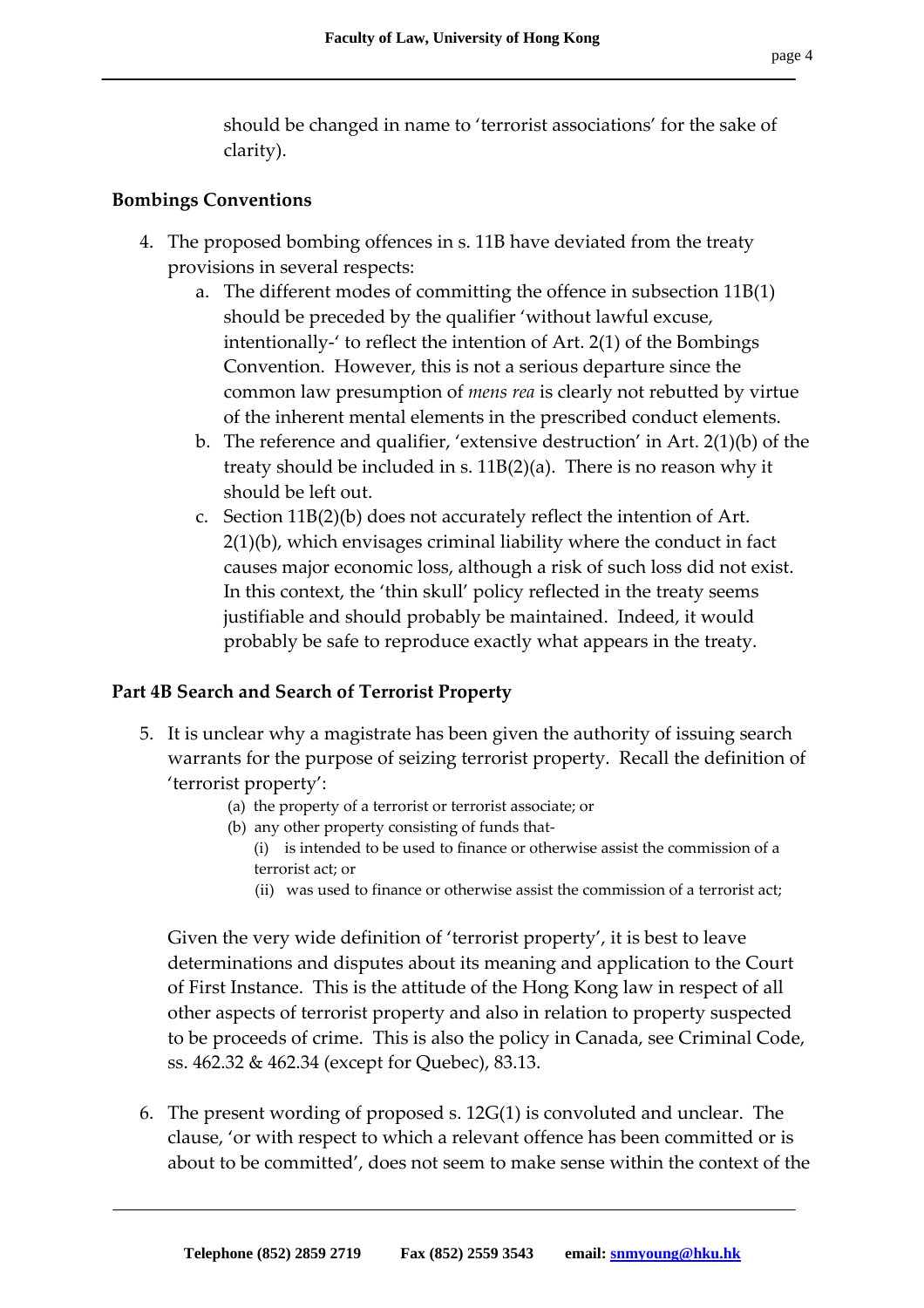subsection. Is there a grammatical mistake? It seems to me that the section contemplates the issuance of the warrant in two different situations:

- (a) where there are reasonable grounds to suspect that terrorist property will be found in the premises to be searched; or
- (b) where there are reasonable grounds to suspect that
	- (i) a relevant offence has been committed or is about to be committed; and
	- (ii) evidence of that relevant offence will be found in the premises to be searched.

If this is the intention of the section, I recommend that the subsection be re‐ drafted to reflect this intention more closely.

- 7. Subsection 12G(2) presents even greater problems. Ordinarily, a police officer may only seize property lawfully in one of three ways: while acting under legal authorization (e.g. a warrant), where the property is abandoned, and where the owner consents to the seizure. Section 12G(2) proposes to give authorized police officers a very broad legal authorization to seize property. On its face, it is a warrantless seizure power that can be exercised at any time whenever an authorized officer has reason to suspect that the thing is terrorist property. With the wide definition of terrorist property, it would be dangerous to give officers this power without any judicial authorization. The exercise of such a power is sometimes known as a 'plain view' seizure. But such seizure powers are normally parasitic on another authorized search power, e.g. a search warrant. In other words, the police would be allowed to exercise this plain view power only in the course of executing a search warrant (see e.g. Canadian Criminal Code, s. 489). I recommend that the umbrella clause in s. 12G(3) should be used to also qualify the proposed power in s. 12G(2).
- 8. The power to search persons found in the targeted premises should not be allowed on the tenuous basis that suspected terrorist property is seized in those premises (see proposed s. 12G(3)(a)). This remote precondition could triggered an arbitrary, yet lawful, search of persons en masse found in such premises without any belief that such persons would have on their persons evidence of an offence or terrorist property.
- 9. Will affected persons be allowed to access seized property for the purposes of paying reasonable living and legal expenses pending forfeiture? It does not seem so judging from the terms of s. 12I. But providing such access has been Hong Kong's policy in relation to frozen terrorist property and in relation to restrained or charged proceeds of crime. To be consistent, this right of access should also be recognized here.